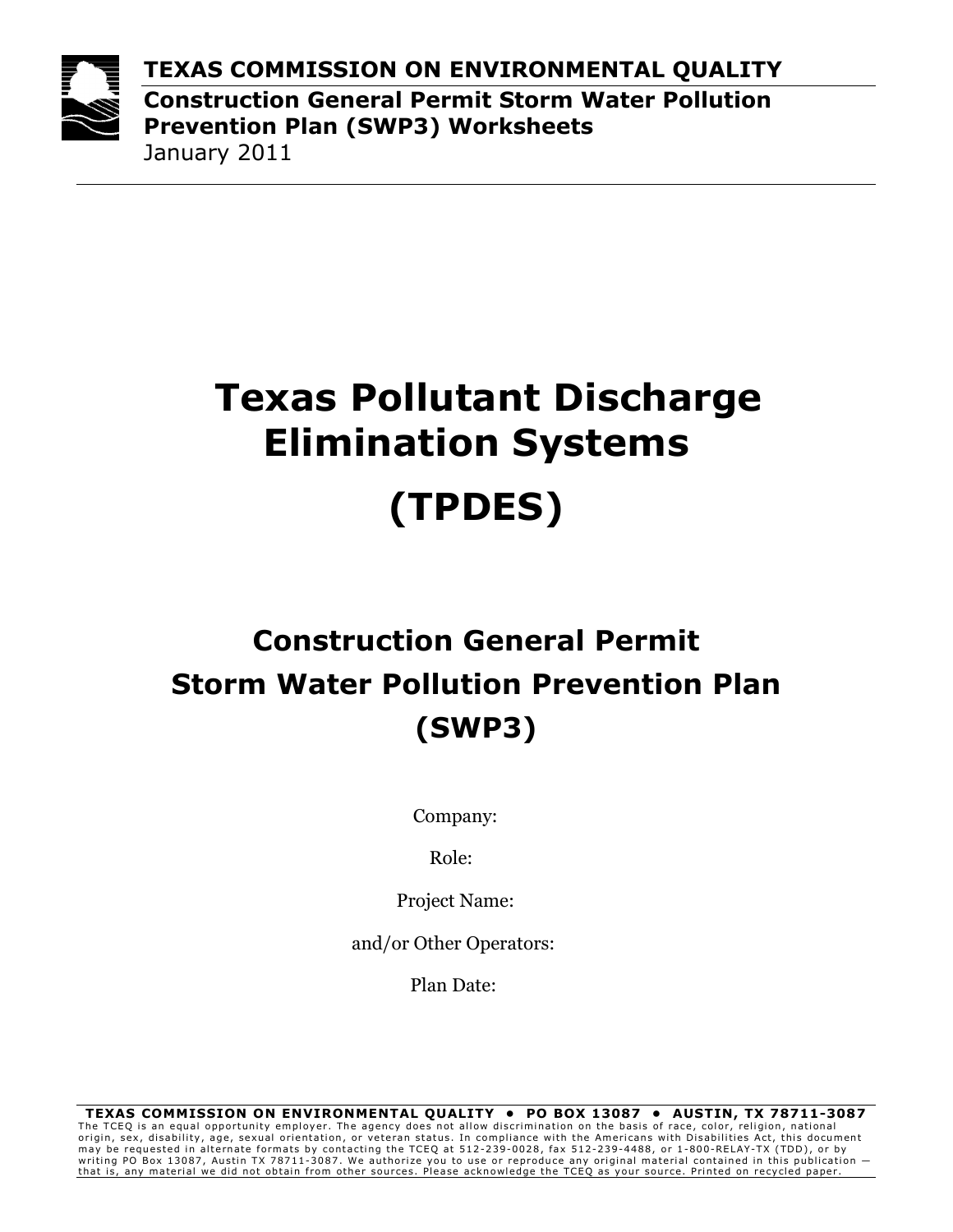#### Table of Contents

#### Section Page

Certification Page: Primary and/or Secondary operator

#### Site / Project Description:

1 Nature of Construction and List of Pollutants

Part III, Sect. F.1.(a - b)

- 2 Schedule or Sequence of Major Grading Activities Part III, Sect. F.1.(c)
- 3 Acreage, Material Storage, and Soil Type Part III, Sect. F.1.(d e)
- 4 Location Map Part III, Sect. F.1.(f)
- 5 Detailed Site Map Part III, Sect. F.1.g.(i)-(vii)
- 6 Site Description, Support Facilities Part III, Sect. F.1.(h)
- 7 Copy of TXR140000, NOI, certificate, and/or site notice

#### Description of Best Management Practices:

- 8 Best Management Practices (BMPs), Erosion and Sediment Controls Part III, Sect. F.2.a.(i)-(iv)
- 9 BMPs, Off-site Transfer of Pollutant Controls Part III, Sect. F.2.a.(i)-(iii)
- 10 BMPs, Erosion Control and Stabilization Practices Part III, Sect. F.2.b.(i),(iii)
- 11 Dates of Major Grading Activities and Construction Stoppage Part III, Sect. F.2.b.ii.(A)-(C)
- 12 Sediment Control Practices Part III, Sect. F.2.(c)
- 13 Permanent Storm Water Controls Part III, Sect. F.3
- 14 Other Storm Water Controls Part III, Sect. F.4.(a)-(d)
- 15 Inspection of Controls Forms Part III, Sect. F.7
- 16 List of BMPs for Eligible Non-Storm Water Discharges Part III, Sect. F.8
- 17 Storm water runoff from Concrete Batch Plants Part IV
- 18 Concrete Truck Wash Out Requirements, Part V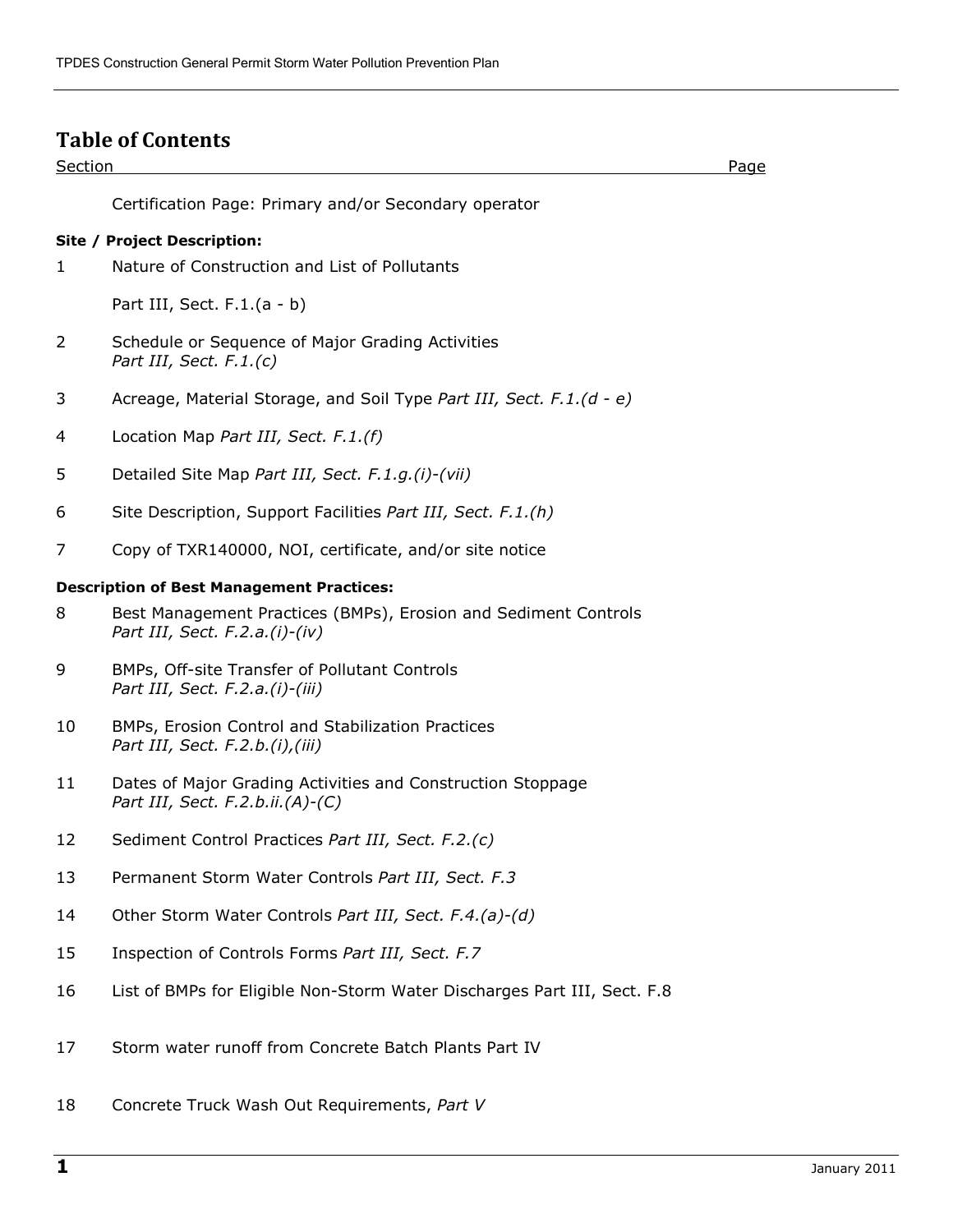\_\_\_\_\_\_\_\_\_\_\_\_\_\_\_\_\_\_\_\_\_\_\_\_\_\_\_\_

\_\_\_\_\_\_\_\_\_\_\_\_\_\_\_\_\_\_\_\_\_\_\_\_\_\_\_\_

 $\overline{\phantom{a}}$  , where  $\overline{\phantom{a}}$  , where  $\overline{\phantom{a}}$  , where  $\overline{\phantom{a}}$  ,  $\overline{\phantom{a}}$  ,  $\overline{\phantom{a}}$  ,  $\overline{\phantom{a}}$  ,  $\overline{\phantom{a}}$  ,  $\overline{\phantom{a}}$  ,  $\overline{\phantom{a}}$  ,  $\overline{\phantom{a}}$  ,  $\overline{\phantom{a}}$  ,  $\overline{\phantom{a}}$  ,  $\overline{\phantom{a}}$  ,  $\overline{\phantom$ 

## Certification Page

I certify under penalty of law that this document and all attachments were prepared under my direction or supervision in accordance with a system designed to assure that qualified personnel properly gather and evaluate the information submitted. Based on my inquiry of the person or persons who manage the system, or those persons directly responsible for gathering the information, the information submitted is, to the best of my knowledge and belief, true, accurate, and complete. I am aware there are significant penalties for submitting false information, including the possibility of fine and imprisonment for knowing violations.

Sign as required by 30 TAC  $\bullet$  305.44(b). Signed: \_\_\_\_\_\_\_\_\_\_\_\_\_\_\_\_\_\_\_\_\_\_\_\_\_\_\_\_ Date: name title If plan is shared by more than one entity: Signed: \_\_\_\_\_\_\_\_\_\_\_\_\_\_\_\_\_\_\_\_\_\_\_\_\_\_\_\_ Date: TPDES #: \_\_\_\_\_\_\_\_\_\_\_\_\_\_\_\_ name title Signed: \_\_\_\_\_\_\_\_\_\_\_\_\_\_\_\_\_\_\_\_\_\_\_\_\_\_\_\_ Date: TPDES #: \_\_\_\_\_\_\_\_\_\_\_\_\_\_\_\_ name title  $\text{Signed:}$   $\Box$ name title Primary Operators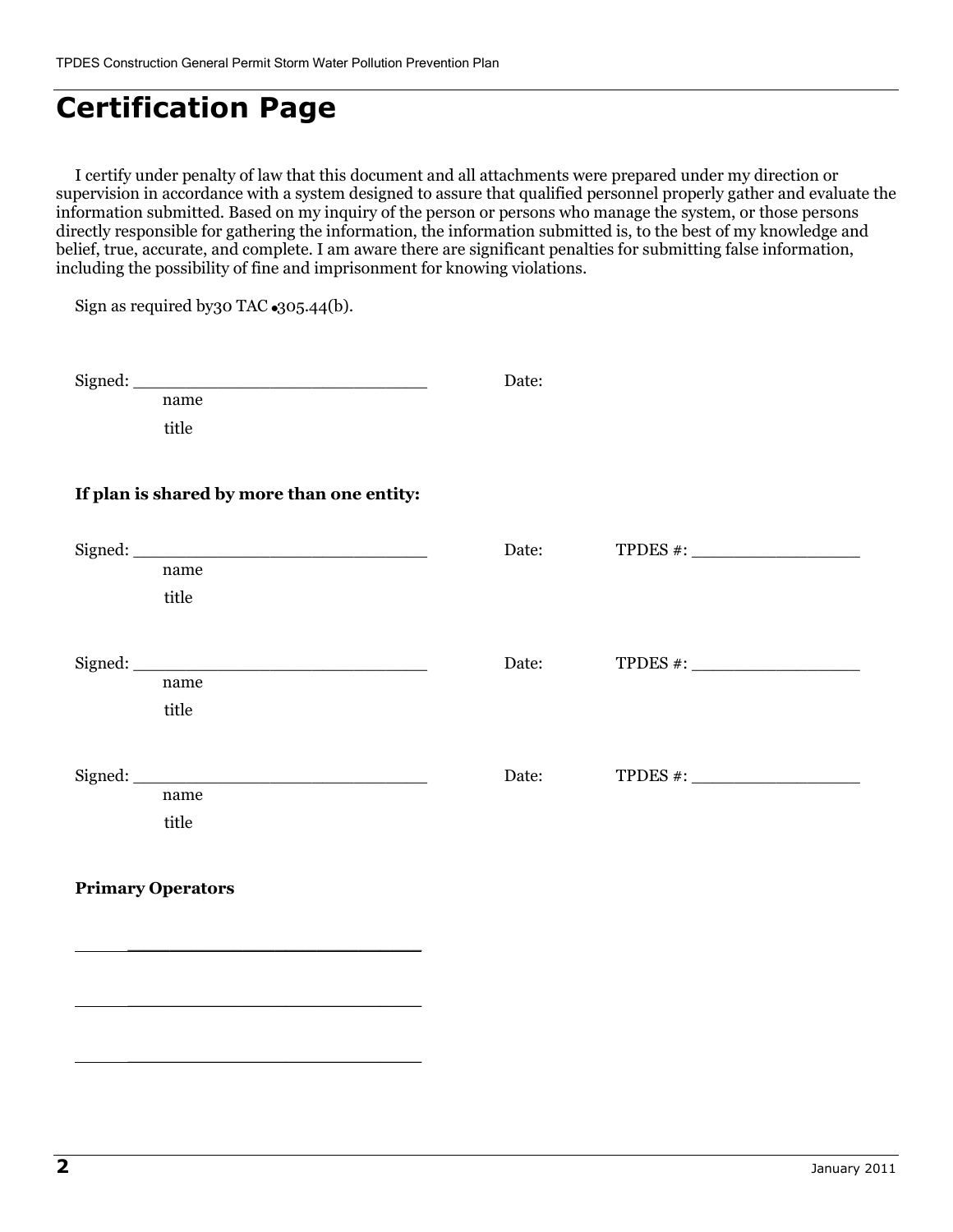## Site Description

#### Section 1

## Nature of Construction and List of Pollutants

Part III, Sect. F.1.(a)

Description of the general nature of construction activities:

#### Part III, Sect. F.1.(b)

#### List of ALL potential pollutants and their sources:

| <b>Potential Pollutants</b> | <b>Source</b> |
|-----------------------------|---------------|
|                             |               |
|                             |               |
|                             |               |
|                             |               |
|                             |               |
|                             |               |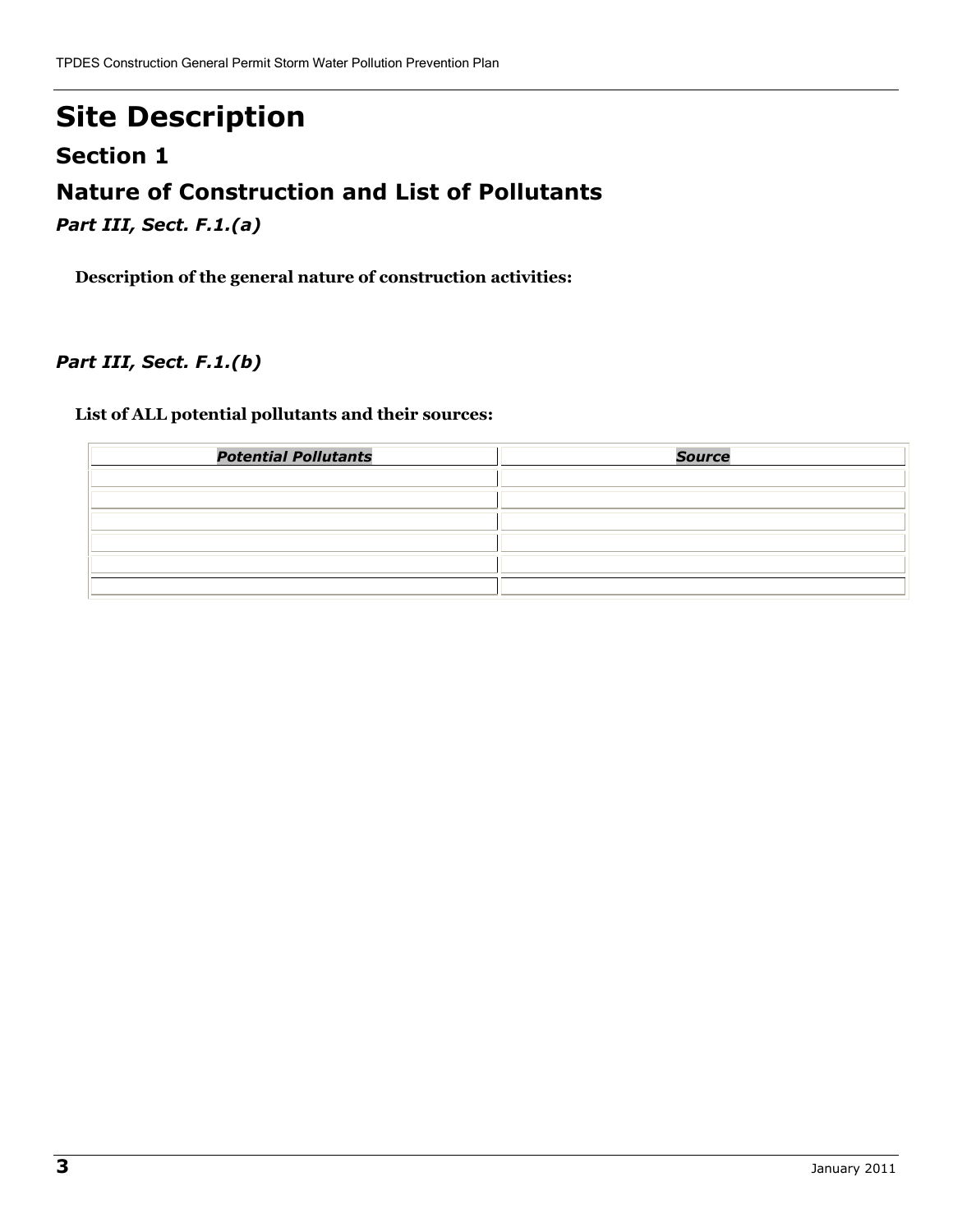## Section 2 Construction Schedule

Part III Sect. F.1.(c)

Description of the intended schedule, or a sequence of the major activities that will be disturbing soil for the major portions of the site. Add or subtract rows as needed.

| <b>Name of</b><br>operator | <b>Phase of Project</b><br><b>Projected dates</b><br>Month/year | <b>Activity Disturbing</b><br>Soil clearing,<br>excavation, etc. | <b>Location on-site</b><br>where activity will be<br>conducted | Acreage<br>being<br>disturbed |
|----------------------------|-----------------------------------------------------------------|------------------------------------------------------------------|----------------------------------------------------------------|-------------------------------|
|                            |                                                                 |                                                                  |                                                                |                               |
|                            |                                                                 |                                                                  |                                                                |                               |
|                            |                                                                 |                                                                  |                                                                |                               |
|                            |                                                                 |                                                                  |                                                                |                               |
|                            |                                                                 |                                                                  |                                                                |                               |
|                            |                                                                 |                                                                  |                                                                |                               |
|                            |                                                                 |                                                                  |                                                                |                               |
|                            |                                                                 |                                                                  |                                                                |                               |
|                            |                                                                 |                                                                  |                                                                |                               |
|                            |                                                                 |                                                                  |                                                                |                               |
|                            |                                                                 |                                                                  |                                                                |                               |
|                            |                                                                 |                                                                  |                                                                |                               |
|                            |                                                                 |                                                                  |                                                                |                               |
|                            |                                                                 |                                                                  |                                                                |                               |
|                            |                                                                 |                                                                  |                                                                |                               |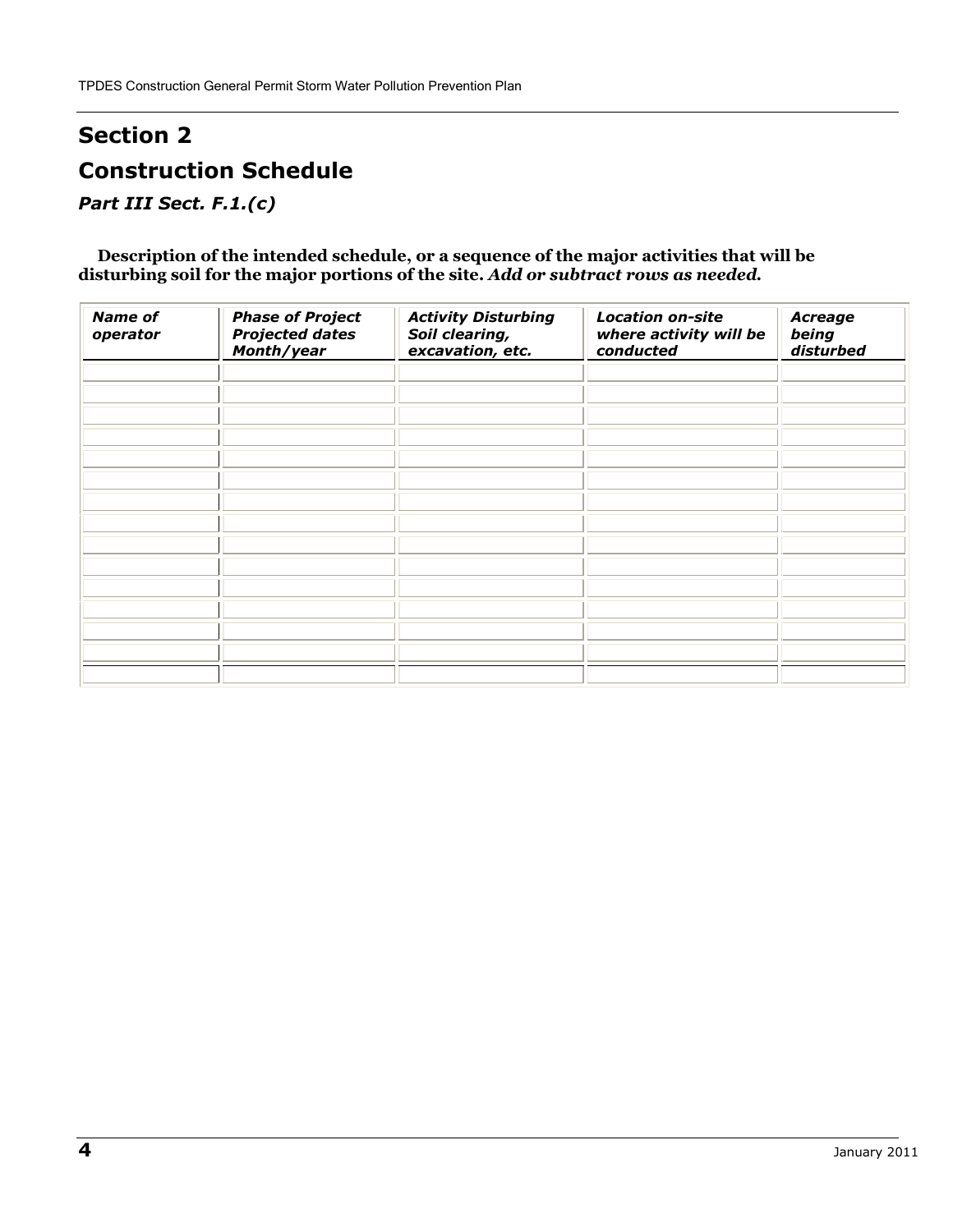## Section 3 Acreage, Material Storage, and Soil Type

Part III, Sect. F.1.(d), (e)

The total acreage of the entire property and the total acreage where construction activity will occur. Include off-site material storage areas, overburden and stockpiles of dirt or aggregates, and borrow areas.

| <b>Material Storage</b>                    | <b>Material(s)</b> | <b>Acreage</b>                   | Location |
|--------------------------------------------|--------------------|----------------------------------|----------|
| Off-site                                   |                    |                                  |          |
| On-site                                    |                    |                                  |          |
| Overburden/<br>Stockpiles of Dirt          |                    |                                  |          |
| Borrow Areas                               |                    |                                  |          |
| Other areas used as part of<br>the project |                    |                                  |          |
| Total acreage of project property:         |                    | Total acreage of disturbed soil: |          |

#### Part III Sect. F.1.(e)

Description of the soil type (e.g., loamy, clayey, sandy, rocky) or the quality of any discharge from the site.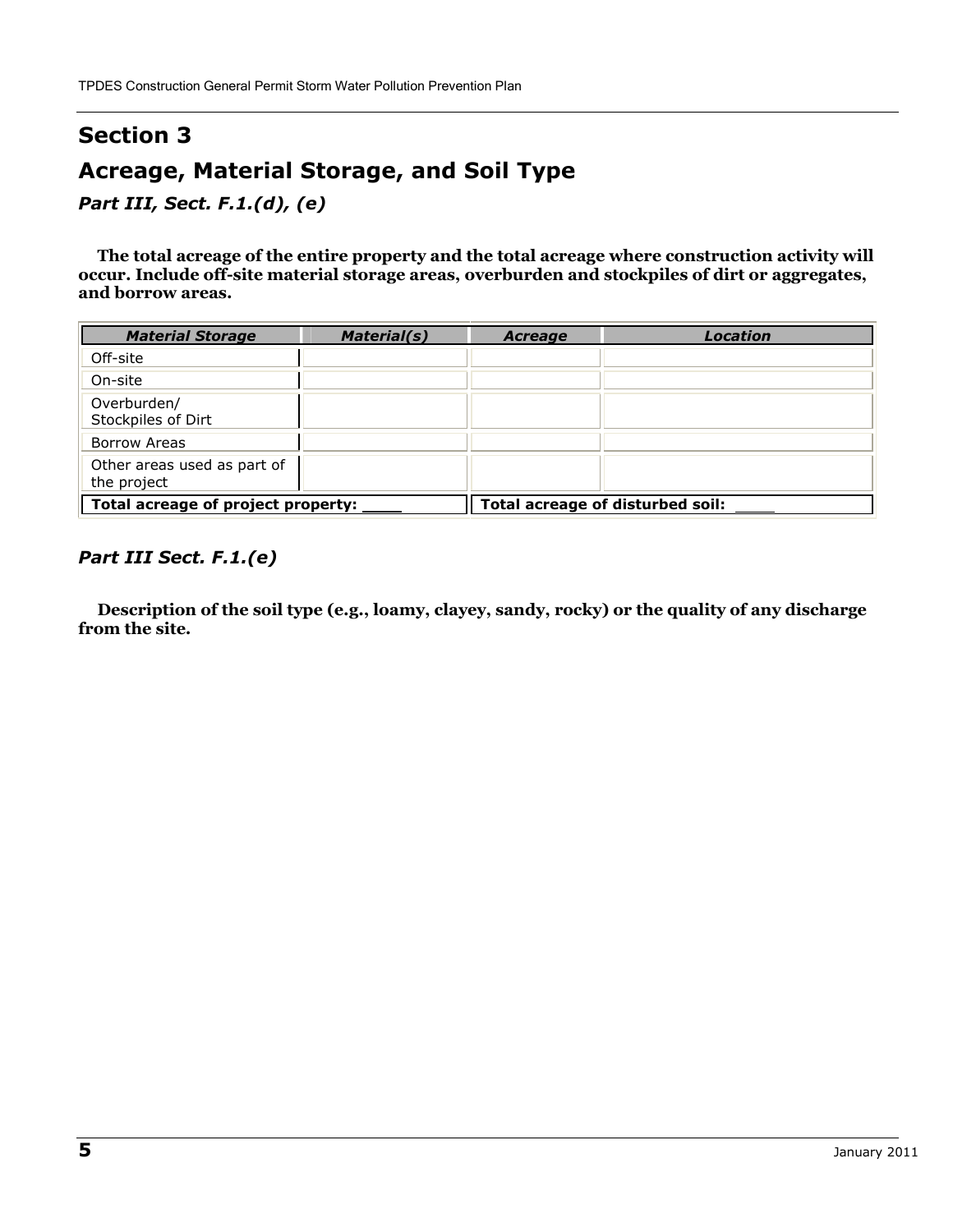## Section 4 Location Map Part III Sect. F.1.f

Attach Map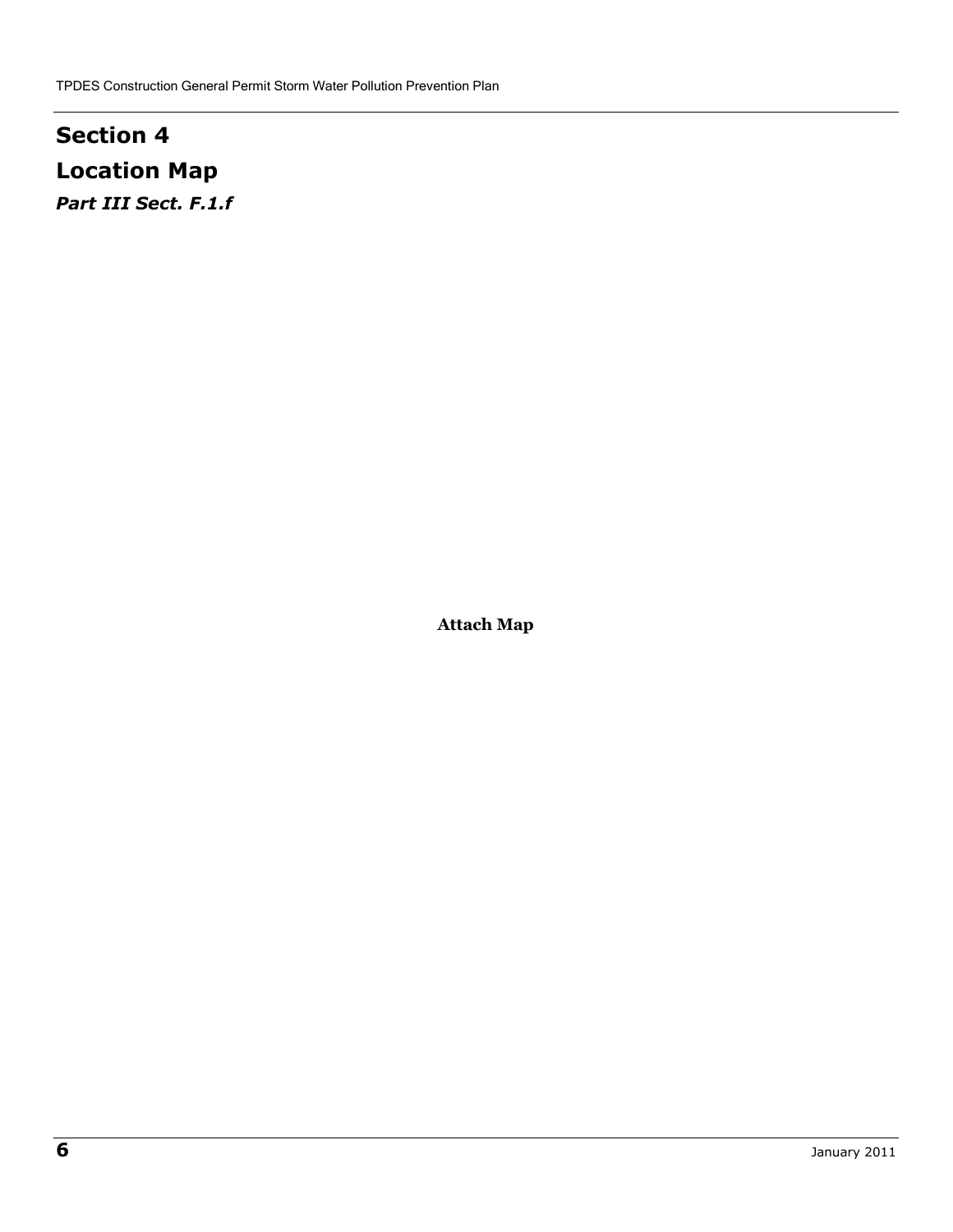## Section 5 Detailed Site Map(s)

Part III Sect. F.1.g(i)-(viii)

Attach Map(s)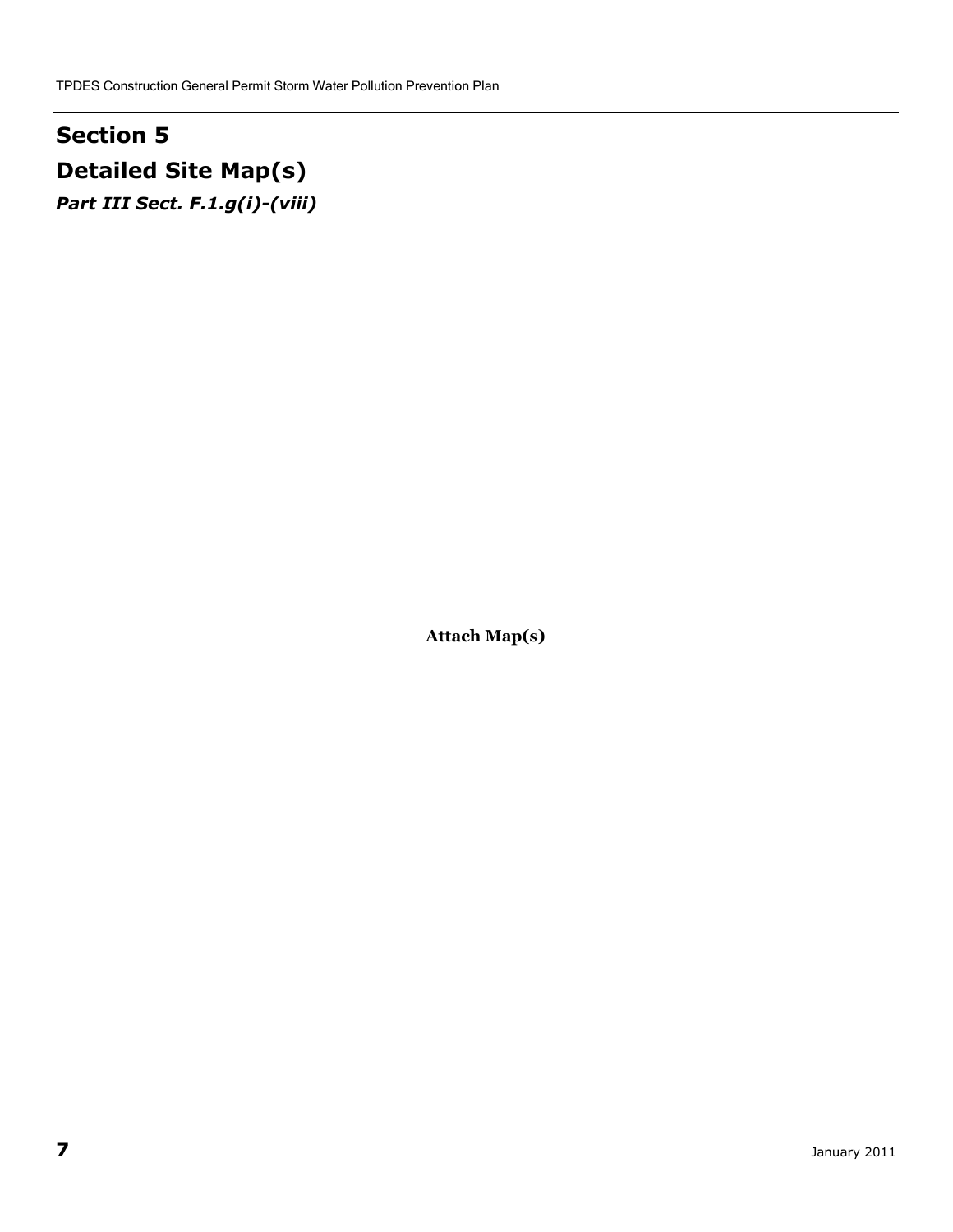## Section 6 Site Description - Support Facilities

Part III Sect. F.1.(g)-(h)

 A description of the activities and their locations of any asphalt plants, concrete batch plants or other activity supporting this construction site

| <b>Facility</b>               | <b>Description</b> | <b>Location</b> |
|-------------------------------|--------------------|-----------------|
| Asphalt Plant                 |                    |                 |
| Concrete Batch Plant          |                    |                 |
| <b>Other Support Activity</b> |                    |                 |
|                               |                    |                 |
|                               |                    |                 |
|                               |                    |                 |

#### Part III Sect. F.1.(i)

List of receiving waters at or near the site that will be disturbed or that will receive discharges from the project is disturbed areas.

| <b>Name of Receiving Water</b> | <b>Will Receiving Water Be</b><br><b>Disturbed?</b> | <b>Location of Receiving water</b> |
|--------------------------------|-----------------------------------------------------|------------------------------------|
|                                |                                                     |                                    |
|                                |                                                     |                                    |
|                                |                                                     |                                    |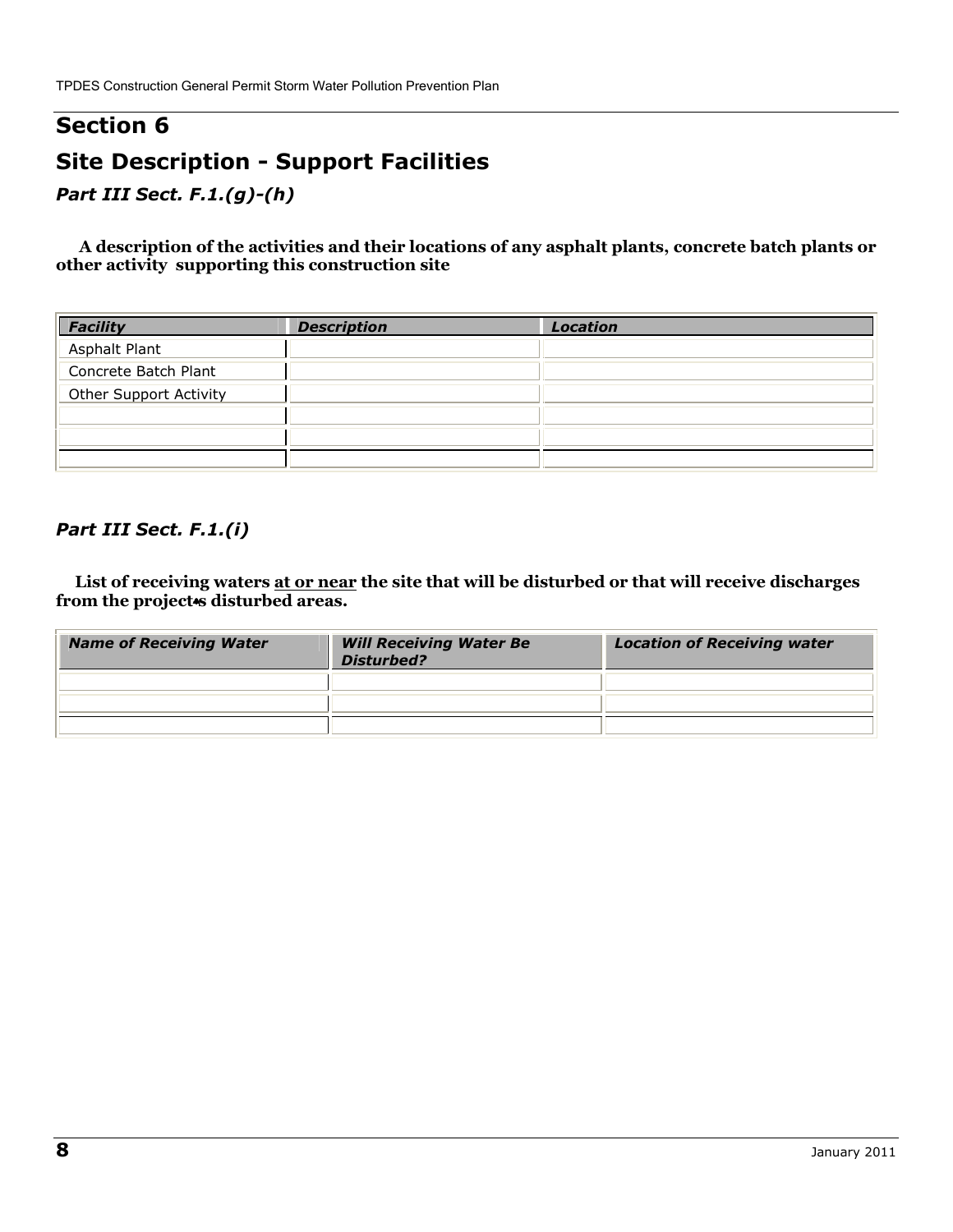### Section 7

## Copies of Construction General Permit (CGP) TXR150000 or description of location of CGP NOI, certificate, and/or site notice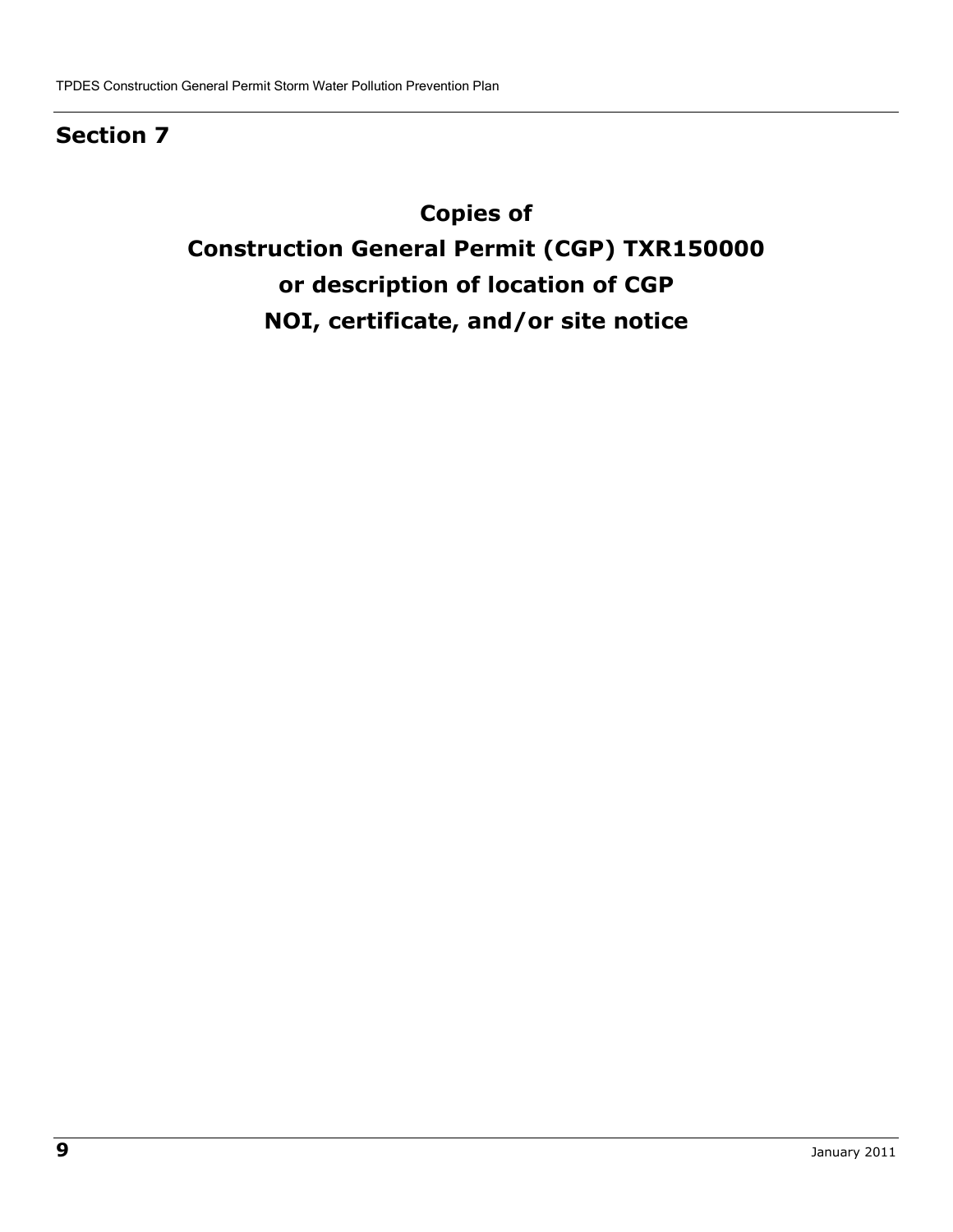## Best Management Practices

### Section 8

### Best Management Practices (BMPs)

Part III Section F.2.a.(i)-(iii)

Description of Erosion and Sediment Controls designed to retain sediment. Add as many rows as needed.

| <b>BMPs Installed</b> | <b>Location(s) On-Site</b> | <b>Inspection /</b><br><b>Maintenance Schedule</b> | <b>Modifications /</b><br><b>Replacement Activities</b> |
|-----------------------|----------------------------|----------------------------------------------------|---------------------------------------------------------|
|                       |                            |                                                    |                                                         |
|                       |                            |                                                    |                                                         |
|                       |                            |                                                    |                                                         |
|                       |                            |                                                    |                                                         |
|                       |                            |                                                    |                                                         |
|                       |                            |                                                    |                                                         |

| $Yes \Box$<br>$\overline{N}$ o $\Box$<br>Are there sedimentation basins or traps ?*<br>If yes, list the measures taken to reduce the pollutants transported off-site by pumping activities. |                         |                            |  |
|---------------------------------------------------------------------------------------------------------------------------------------------------------------------------------------------|-------------------------|----------------------------|--|
| <b>Prevention Measure</b>                                                                                                                                                                   | <b>Location On-Site</b> | <b>Implementation Date</b> |  |
|                                                                                                                                                                                             |                         |                            |  |
|                                                                                                                                                                                             |                         |                            |  |
|                                                                                                                                                                                             |                         |                            |  |
|                                                                                                                                                                                             |                         |                            |  |

\* Part III Section F.2.a.(iii), Sediment must be removed from sediment traps and basins no later than the time that the design capacity has been reduced by 50 percent.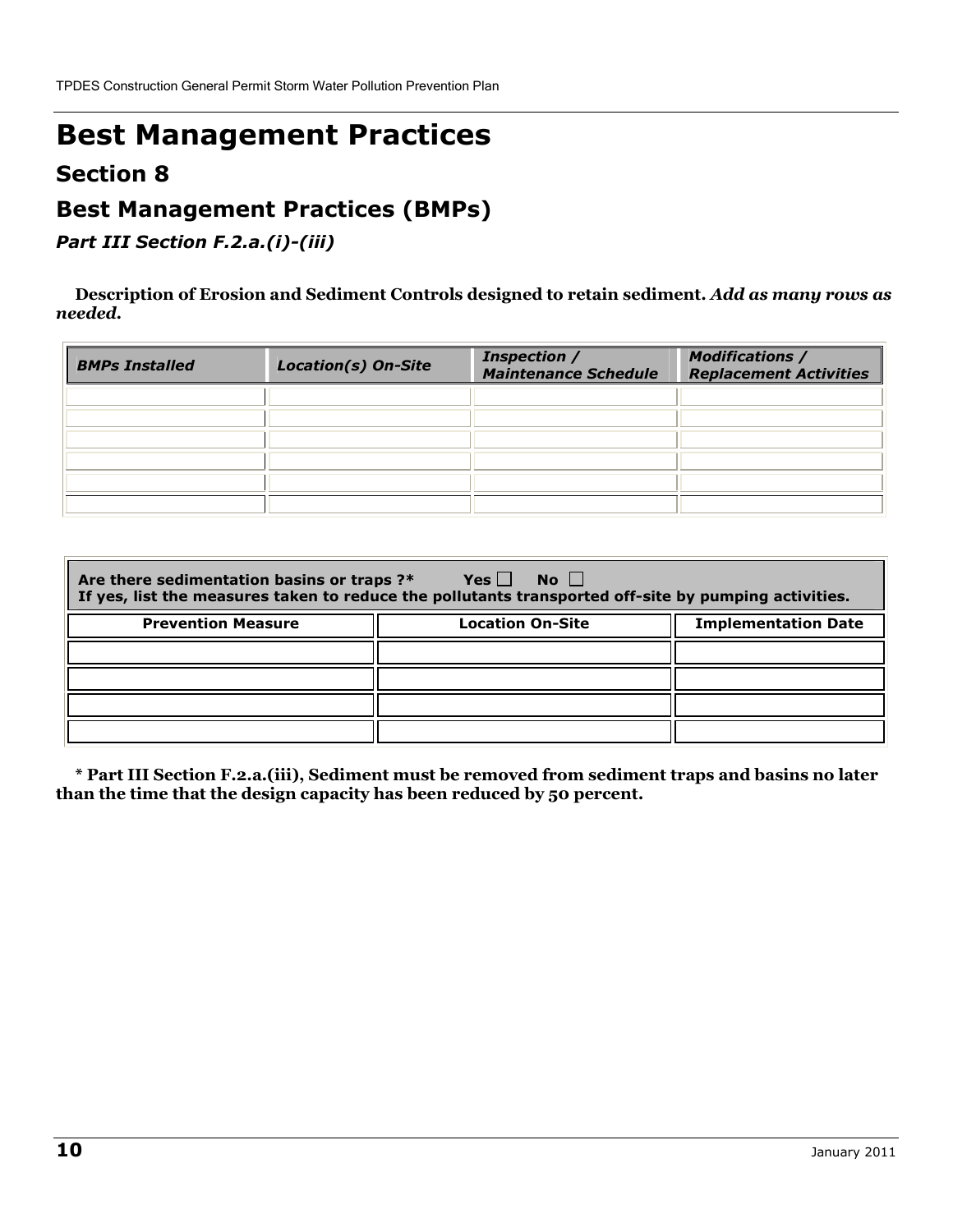### Section 9 Description of BMPs

Part III Section F.2.a and b (i)

List of good housekeeping practices implemented to limit the off-site transport of litter, construction debris, and construction materials.

| <b>Litter Controls:</b>                |                          |  |
|----------------------------------------|--------------------------|--|
| <b>Good Housekeeping Activity</b>      | Location(s) On-Site      |  |
|                                        |                          |  |
|                                        |                          |  |
|                                        |                          |  |
|                                        |                          |  |
| <b>Construction Debris Controls:</b>   |                          |  |
| <b>Good Housekeeping Activity</b>      | Location(s) On-Site      |  |
|                                        |                          |  |
|                                        |                          |  |
|                                        |                          |  |
|                                        |                          |  |
| <b>Construction Material Controls:</b> |                          |  |
| <b>Good Housekeeping Activity</b>      | <b>Locations On-Site</b> |  |
|                                        |                          |  |
|                                        |                          |  |
|                                        |                          |  |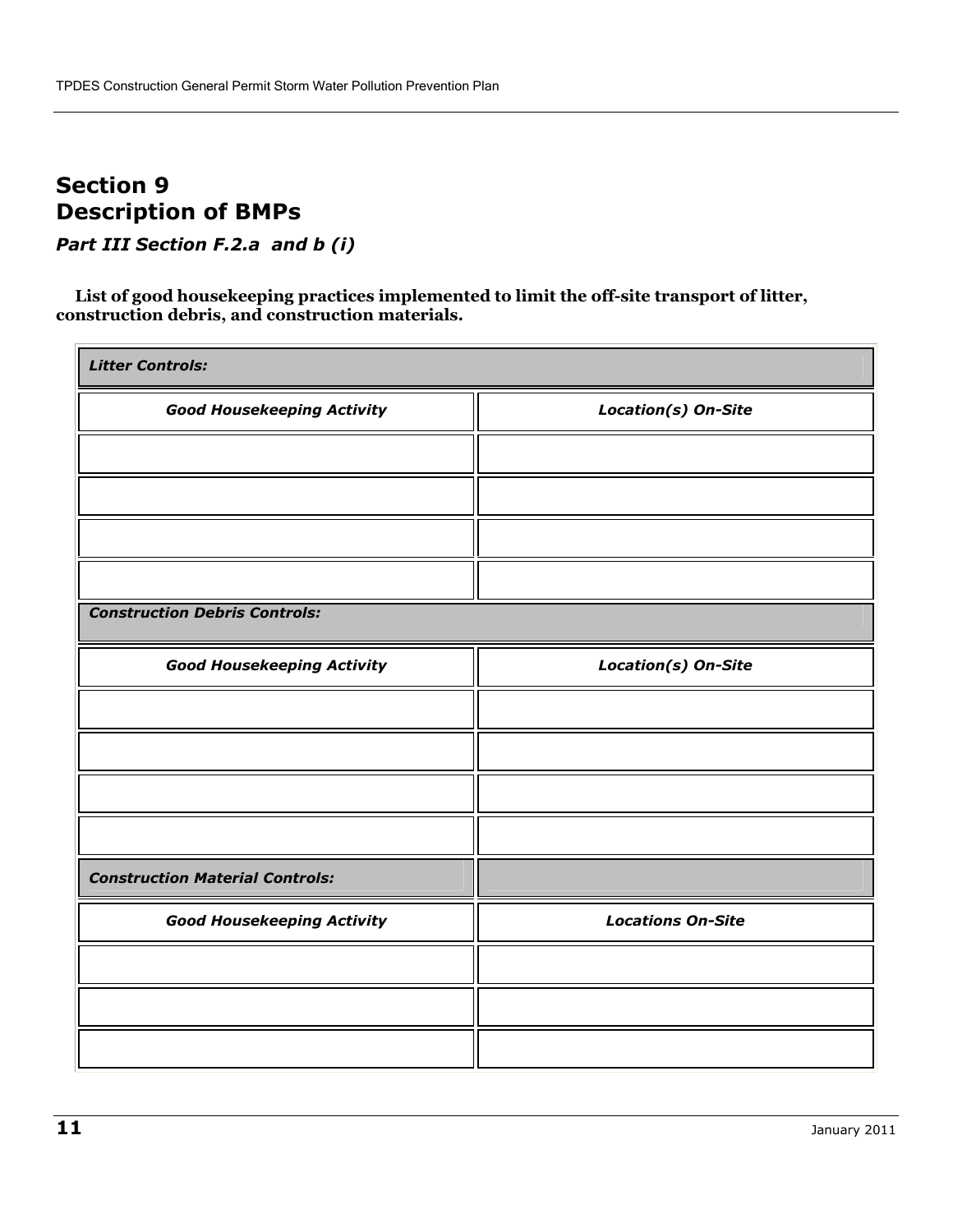## Section 10 Best Management Practices (BMPs)

#### Part III Section F.2.b.(i) & (iii)

Stabilization and erosion control practices may include, but are not limited to: establishing temporary or permanent vegetation, mulching, geotextiles, sod stabilization, vegetative buffer strips, and protecting existing trees and vegetation. List practices used, where they are located, when they will be implemented, and whether they are temporary (interim) or permanent.

| <b>Stabilization Practices</b> | <b>Location On-Site</b> | <b>Implementation Date</b> | <b>Interim or Permanent</b> |
|--------------------------------|-------------------------|----------------------------|-----------------------------|
|                                |                         |                            |                             |
|                                |                         |                            |                             |
|                                |                         |                            |                             |

### Section 11

### Best Management Practices (BMPs)

#### Part III Section F.2.b.(ii) (A) (C)

If you do not list activities below, either attach documentation or state where records for the activities can be accessed:

Documentation attached? Yes  $\Box$  No  $\Box$ 

 Where can documentation be found (if not included in SWP3)? Contact Person Phone Number

| Dates when major grading activities will occur and locations on-site:   |          |  |                                            |
|-------------------------------------------------------------------------|----------|--|--------------------------------------------|
| <b>Activity</b>                                                         | Location |  | <b>Dates when Activity</b><br>is Scheduled |
|                                                                         |          |  |                                            |
|                                                                         |          |  |                                            |
|                                                                         |          |  |                                            |
|                                                                         |          |  |                                            |
|                                                                         |          |  |                                            |
| Dates when construction activity will temporarily or permanently cease: |          |  |                                            |
|                                                                         |          |  |                                            |

| <b>Location on-site</b> | Date activity is to be<br>stopped | <b>Temporary or</b><br><b>Permanent?</b> | Stabilization<br><b>Initiation Date</b> |
|-------------------------|-----------------------------------|------------------------------------------|-----------------------------------------|
|                         |                                   |                                          |                                         |
|                         |                                   |                                          |                                         |
|                         |                                   |                                          |                                         |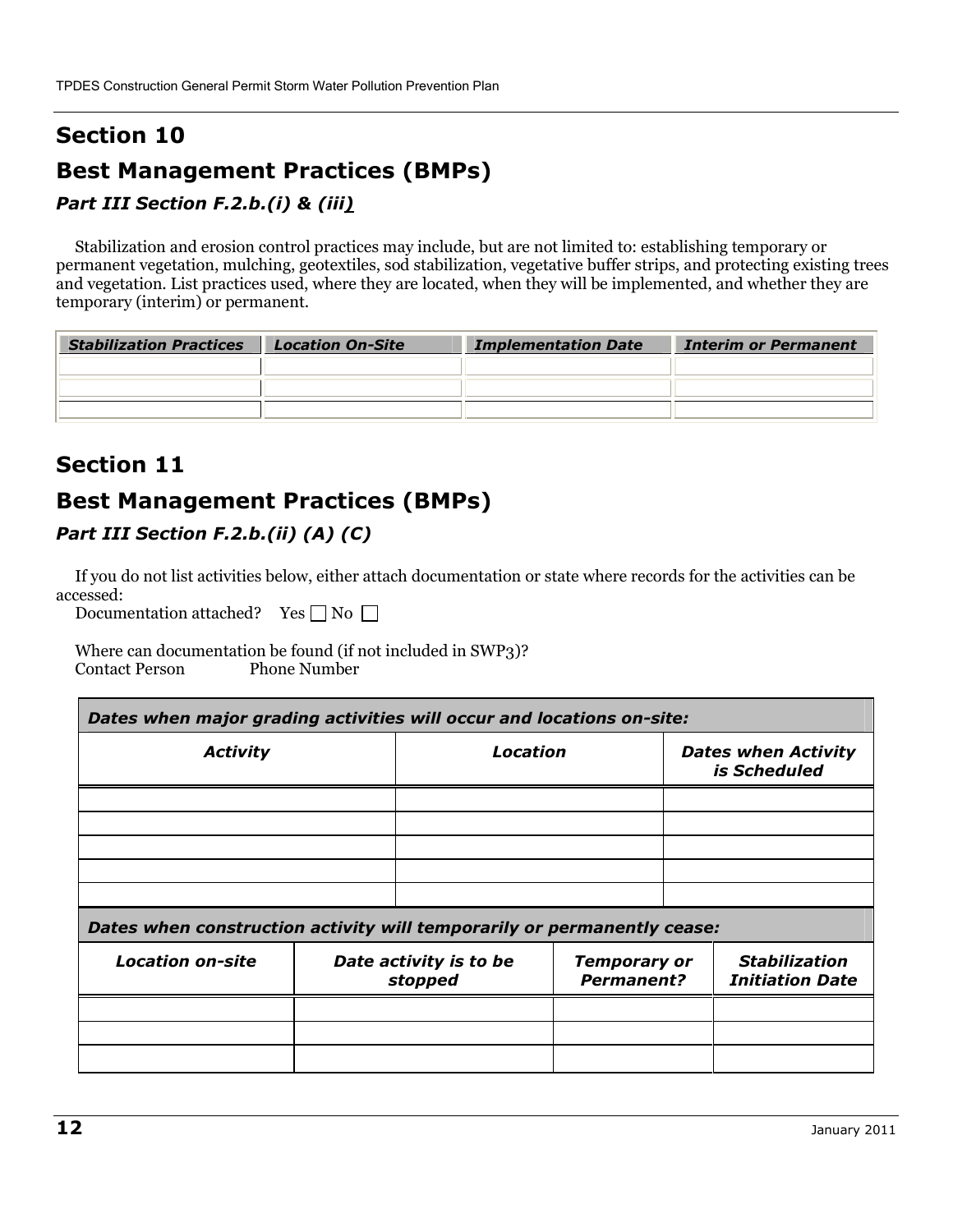## Section 12 Sediment Control Practices

#### Part III Section F.2. (c)

Will the project disturb 10 acres or more at one time? If yes, is it feasible to install a sediment basin?

| Yes $\Box$           | $No \Box$         |  |
|----------------------|-------------------|--|
| Yes $\mathsf \Gamma$ | $\rm No$ $\Gamma$ |  |

Calculate the volume of runoff from a 2-year, 24-hour storm event. Volume of sediment basin:

#### In determining feasibility have you considered (attach any additional justification in determining feasibility):

| <b>Site Factor</b> | <b>Considered?</b> | <b>Site Factor</b>    | <b>Considered?</b> |
|--------------------|--------------------|-----------------------|--------------------|
| <b>Site Soils</b>  |                    | Precipitation pattern |                    |
| Slope              |                    | Site geometry         |                    |
| Available area     |                    | Site vegetation       |                    |
| Public safety      |                    | Geotechnical factors  |                    |
| Groundwater depth  |                    | Infiltration capacity |                    |
| Other? (list)      |                    | Other? (list)         |                    |

Based on above information, sedimentation basin will  $\Box$  be used  $OR \Box$  is not feasible.

#### If a sediment basin is not feasible, list of alternative structural control practices that will be used:

| Article 1.<br>Article II.<br><b>Structural Control</b> | Used?<br>Yes / No | <b>Location On-Site</b> |
|--------------------------------------------------------|-------------------|-------------------------|
| A series of smaller sediment basins                    |                   |                         |
| Silt fences                                            |                   |                         |
| Vegetative buffer strips                               |                   |                         |
| Sediment traps                                         |                   |                         |
| Other (list):                                          |                   |                         |
| Other (list):                                          |                   |                         |
| Other (list):                                          |                   |                         |
| Other (list):                                          |                   |                         |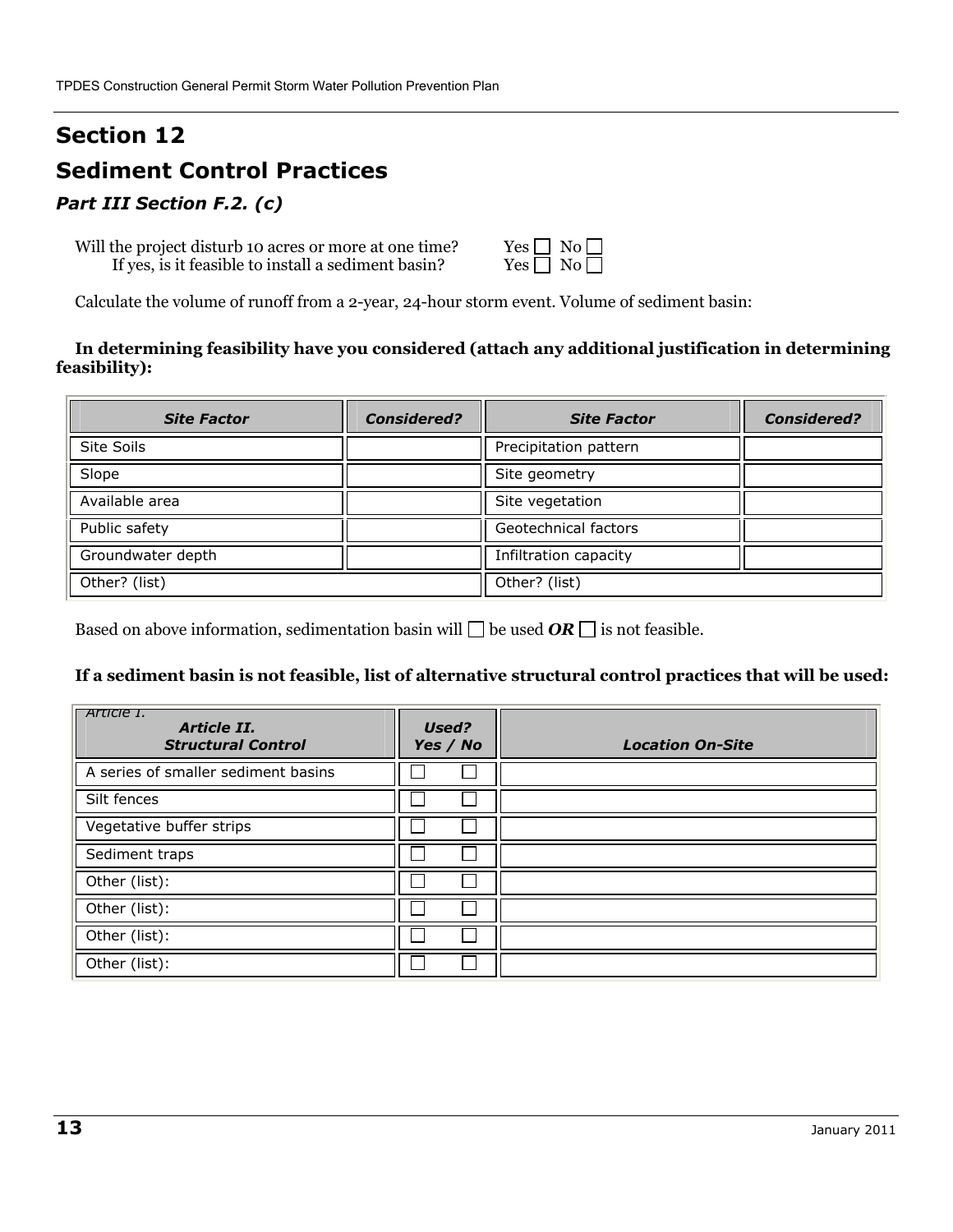## Section 13 Permanent Storm Water Controls

Part III Section F.3.

The following measures will be constructed to control post-construction runoff:

| <b>Control Measure</b> | <b>Location on Project Site</b> | <b>Control runoff from</b><br>what areas |
|------------------------|---------------------------------|------------------------------------------|
|                        |                                 |                                          |
|                        |                                 |                                          |
|                        |                                 |                                          |
|                        |                                 |                                          |
|                        |                                 |                                          |
|                        |                                 |                                          |
|                        |                                 |                                          |
|                        |                                 |                                          |
|                        |                                 |                                          |
|                        |                                 |                                          |
|                        |                                 |                                          |

## Section 14 Other Storm Water Controls

Part III Section F.4 (a)

Controls to minimize dust generation and off-site tracking of sediment:

| <b>Control Practice used</b> | Location(s) On-Site |
|------------------------------|---------------------|
|                              |                     |
|                              |                     |
|                              |                     |
|                              |                     |
|                              |                     |
|                              |                     |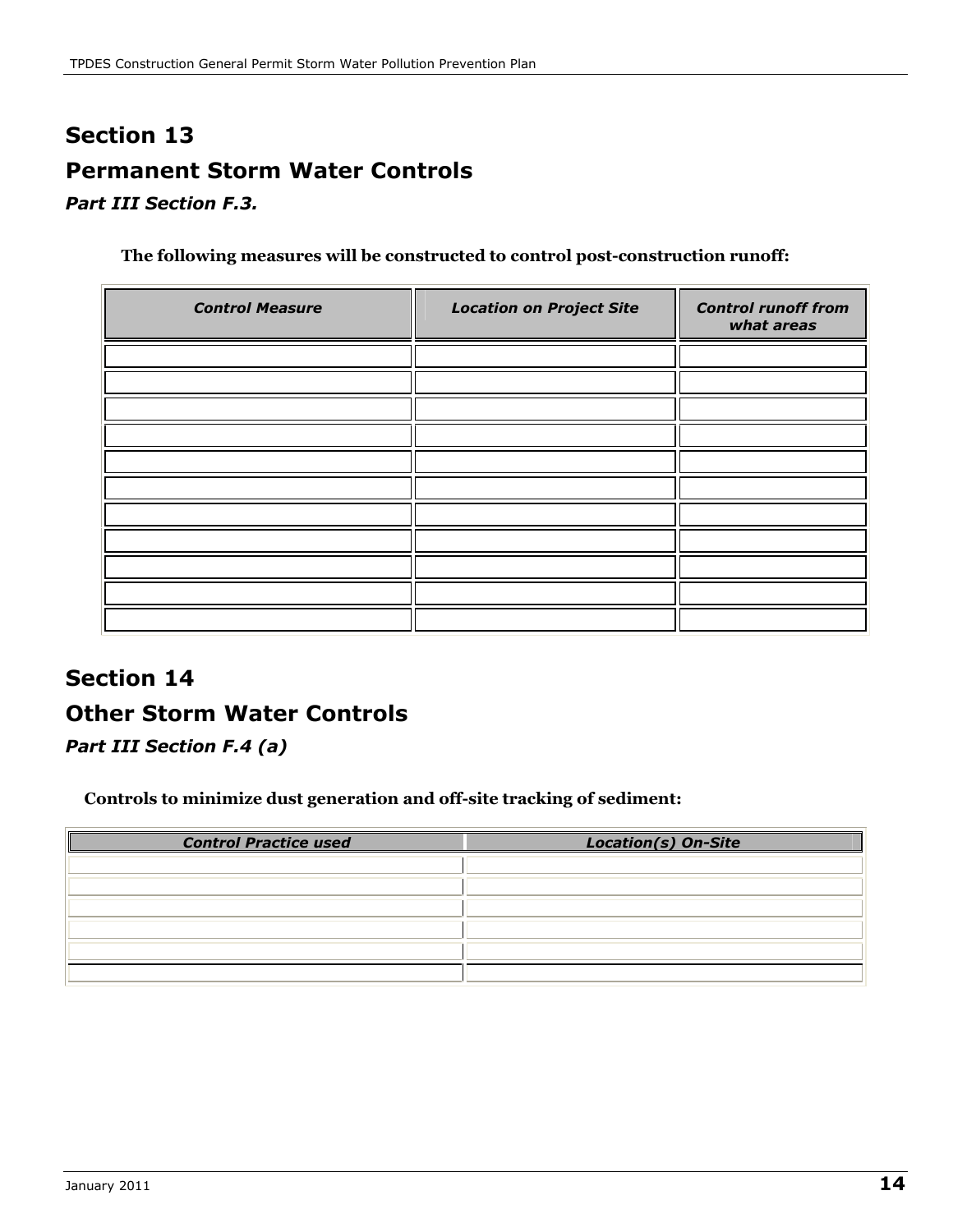#### Part III Section F.4.(b)

The following construction and waste materials will be stored on-site:

| <b>Materials Stored</b><br><b>On-Site</b> | <b>Average</b><br><b>Amount</b><br><b>Stored</b> | <b>Location On-Site</b> | <b>Controls Used to Prevent Pollutants</b> |
|-------------------------------------------|--------------------------------------------------|-------------------------|--------------------------------------------|
|                                           |                                                  |                         |                                            |
|                                           |                                                  |                         |                                            |
|                                           |                                                  |                         |                                            |
|                                           |                                                  |                         |                                            |
|                                           |                                                  |                         |                                            |
|                                           |                                                  |                         |                                            |

### Other Storm Water Controls

Part III Section F.4.(c)-(d)

Describe pollutant sources from areas other than construction (make additional copies of this worksheet as needed):

| <b>Type of pollutant source</b> | Pollutant(s) | Control(s) or measure(s) used to<br>minimize pollutants |
|---------------------------------|--------------|---------------------------------------------------------|
|                                 |              |                                                         |
|                                 |              |                                                         |
|                                 |              |                                                         |
|                                 |              |                                                         |
|                                 |              |                                                         |
|                                 |              |                                                         |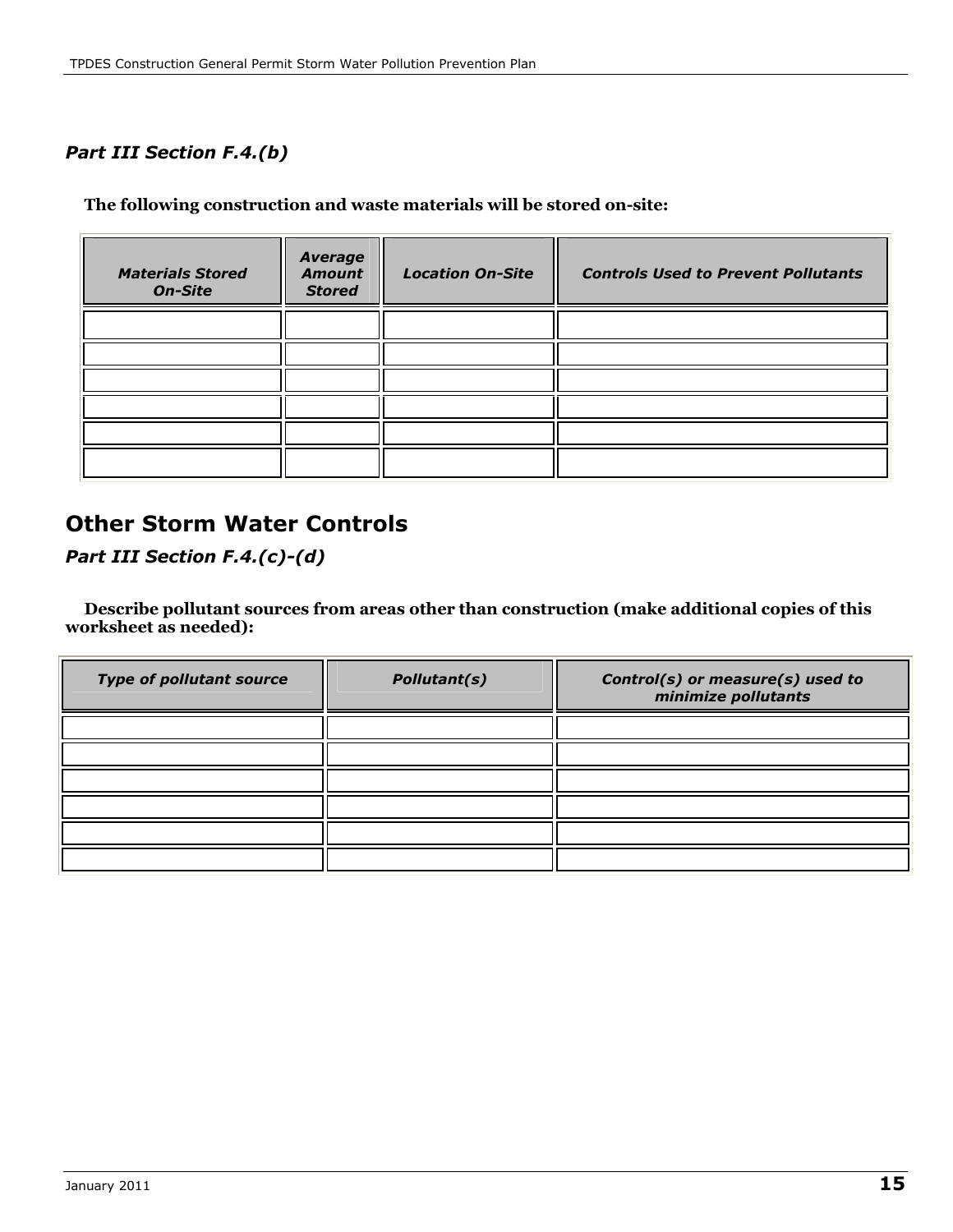Describe the velocity dissipation devices that will be placed at discharge locations and/or along the length of any outfall channels:

| <b>Dissipation Device</b><br>(hay bales, silt fence, pond,<br>$etc.$ ) | <b>Outfall Discharging to</b><br>(MS4, bar ditch,<br>creek/stream) | <b>At Outfall or Channel</b><br>(distance interval for channel) |
|------------------------------------------------------------------------|--------------------------------------------------------------------|-----------------------------------------------------------------|
|                                                                        |                                                                    |                                                                 |
|                                                                        |                                                                    |                                                                 |
|                                                                        |                                                                    |                                                                 |
|                                                                        |                                                                    |                                                                 |
|                                                                        |                                                                    |                                                                 |
|                                                                        |                                                                    |                                                                 |

## Section 15 Inspection of Controls Forms / Report

#### Part III Section F.7.(d)-(e)

Complete this form every seven days; OR, every 14 days and within 24 hours of a  $\blacksquare$  inch rainfall event, and retain in your SWP3.

Inspector (name/title): Inspection Date: Day: Time am/pm

Scope of inspection: 14 Day Inspection  $\Box$  or Weekly Inspection  $\Box$ 

Day of week normally conducted:  $\qquad \qquad$  0.5 inch Rainfall Event  $\Box$ 

| <b>Inspection Type:</b>     | <b>Inspected?</b><br>(Y/N) | <b>Areas of Concern</b><br>(Describe in detail in the narrative<br>section) |
|-----------------------------|----------------------------|-----------------------------------------------------------------------------|
| Disturbed Soil Areas        |                            |                                                                             |
| Material Storage Areas      |                            |                                                                             |
| <b>Structural Controls</b>  |                            |                                                                             |
| Sediment & Erosion Controls |                            |                                                                             |
| Entrance(s) and Exit(s)     |                            |                                                                             |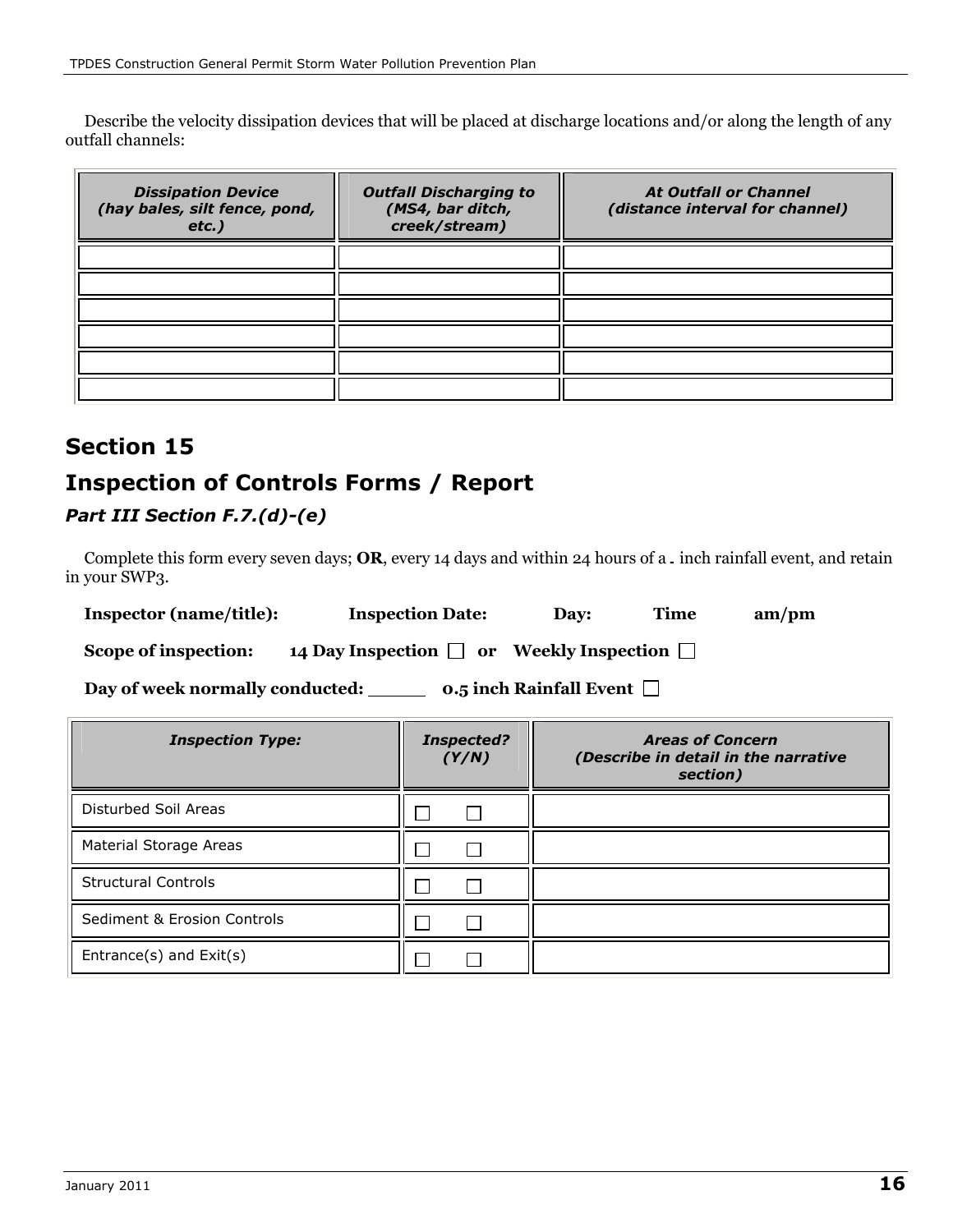#### Discharges:

| Nature of discharge (silt, gravel, sand, other<br>pollutant) | <b>Location on-site of discharge</b> |
|--------------------------------------------------------------|--------------------------------------|
|                                                              |                                      |
|                                                              |                                      |
|                                                              |                                      |
|                                                              |                                      |
|                                                              |                                      |

## Inspection of Controls Forms (cont=d)

Part III Section F.7.(c)-(d)

#### Best Management Practices Inspected: Add additional rows if needed.

| <b>BMP and Location</b> | OK<br>(no action<br>required) | <b>BMP</b> failed<br>(describe failure) | <b>Required Maintenance</b><br>(describe corrective<br>actions needed) |
|-------------------------|-------------------------------|-----------------------------------------|------------------------------------------------------------------------|
|                         |                               |                                         |                                                                        |
|                         |                               |                                         |                                                                        |
|                         |                               |                                         |                                                                        |
|                         |                               |                                         |                                                                        |
|                         |                               |                                         |                                                                        |
|                         |                               |                                         |                                                                        |
|                         |                               | <b>Additional BMPs Needed</b>           |                                                                        |
| <b>Location</b>         |                               | <b>Best Management Practice</b>         | <b>Replacing Existing BMP?</b>                                         |
|                         |                               |                                         |                                                                        |
|                         |                               |                                         |                                                                        |
|                         |                               |                                         |                                                                        |
|                         |                               |                                         |                                                                        |

### Inspection Narrative Description/Certification

Part III Section F.7.b.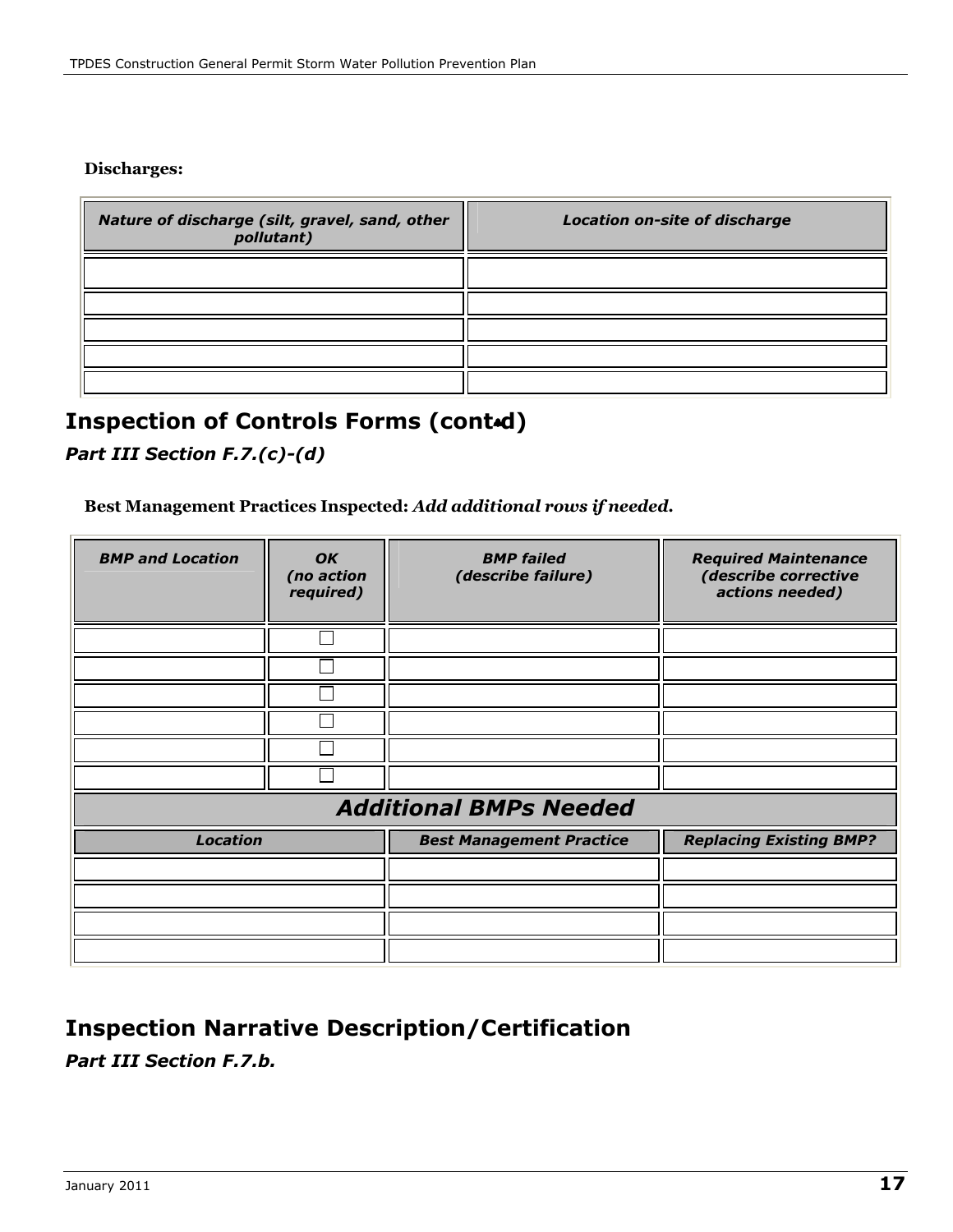Complete this form every seven days; OR, every 14 days and within 24 hours of a  $\Delta$  inch rainfall event and retain in your SWP3.

Describe the inspector's qualifications to conduct the inspections:

Describe how your inspection was conducted:

Describe all incidents of non-compliance (i.e. major discharges, BMP failures):

"I certify that the facility or site is in compliance with the storm water pollution prevention plan and this permit.

I further certify that I am authorized to sign this report under TCEQ rules at 30 TAC  $\bullet$  305.128 (relating to Signatories to Reports)

Name/Title: Date:

### Section 16

## Eligible Non-Storm Water Discharges (listed in Part II.3.[a]-[g])

Part III, Sect. F.8

| <b>Eligible Non-storm Water</b><br><b>Discharge</b>                                                                   | Used?<br>Yes No) | <b>Pollution Prevention Measure(s)</b> | <b>Implementation</b><br><b>Date</b> |
|-----------------------------------------------------------------------------------------------------------------------|------------------|----------------------------------------|--------------------------------------|
| Fire Fighting Activities                                                                                              |                  |                                        |                                      |
| Fire Hydrant Flushings                                                                                                |                  |                                        |                                      |
| Washing of Vehicles,<br>Buildings, or Pavement<br>without detergents or soap<br>(see description in Part<br>II.3.[c]) |                  |                                        |                                      |
| Dust Control                                                                                                          |                  |                                        |                                      |
| Potable Water Sources (water<br>line flushings)                                                                       |                  |                                        |                                      |
| Air Conditioning Condensate                                                                                           |                  |                                        |                                      |
| Uncontaminated<br>Ground/Spring Water                                                                                 |                  |                                        |                                      |
| Other? (List)                                                                                                         |                  |                                        |                                      |